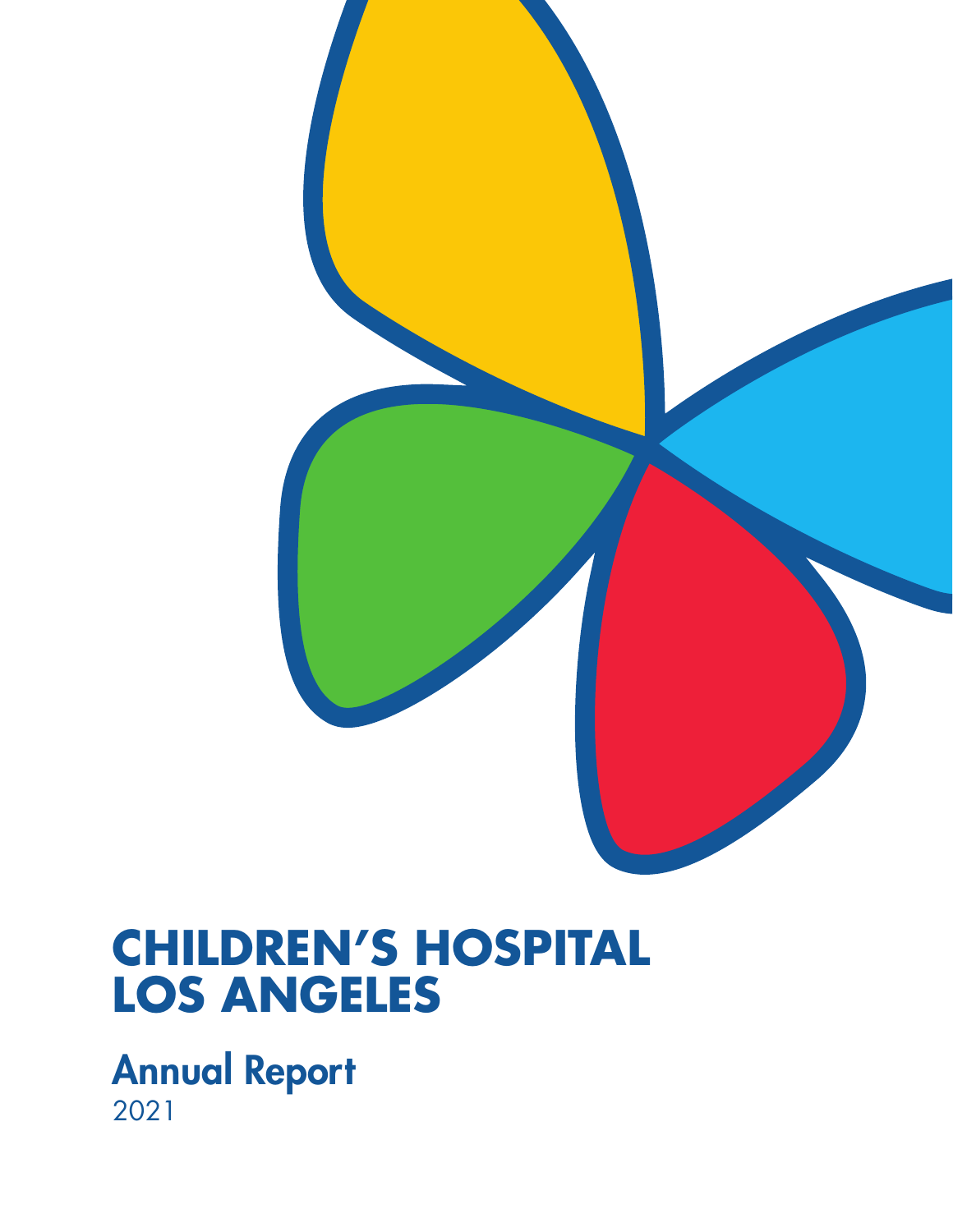# **STATISTICAL REPORT**

Fiscal Year 2021

HONOR ROLL 2021-22

#### **CLINICAL**



**SPECIALTIES**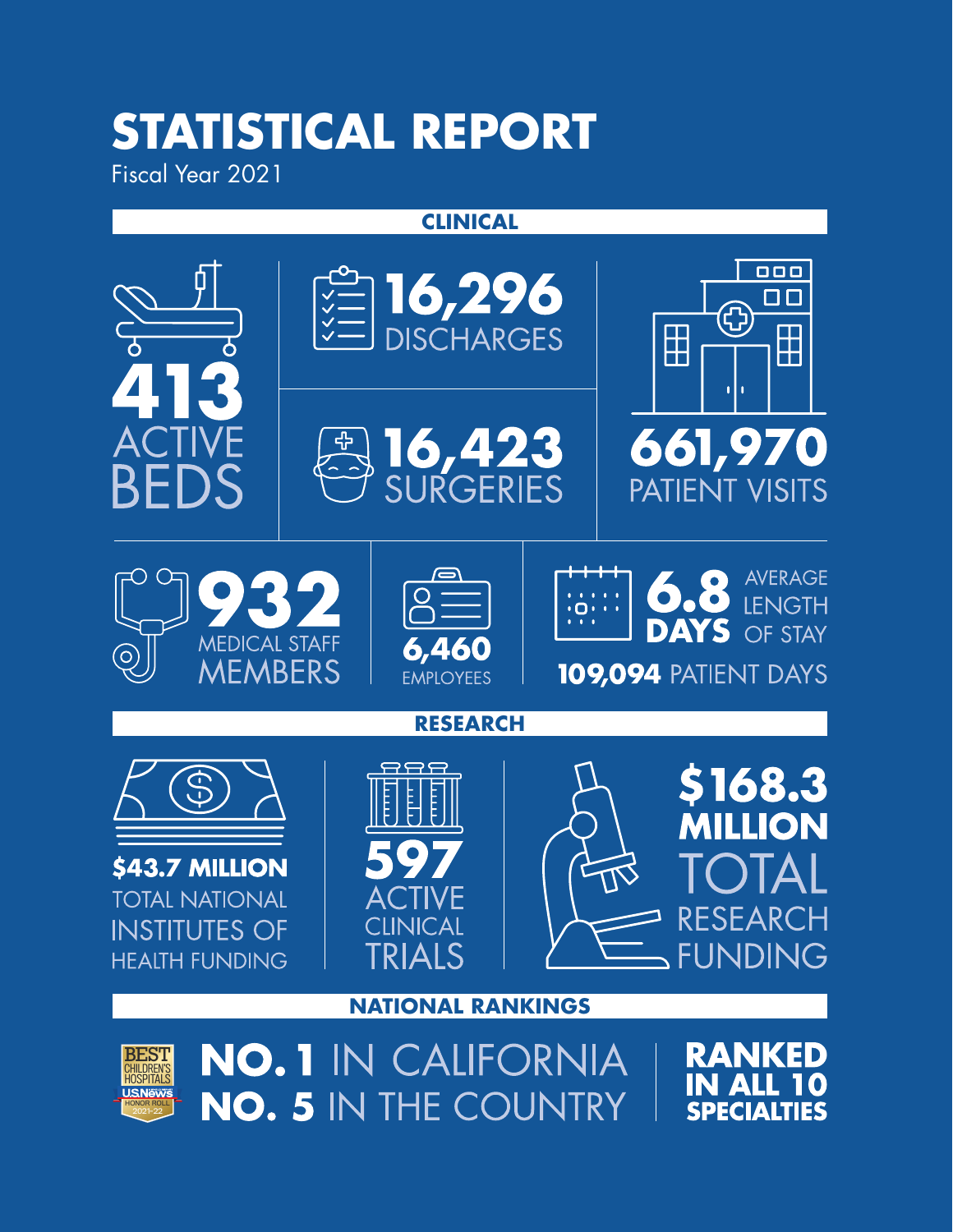### **COMMUNITY IMPACT** Fiscal Year 2021



#### \$324 million

Under-reimbursed Costs for Medical Services of Government-Sponsored Programs and Charity Care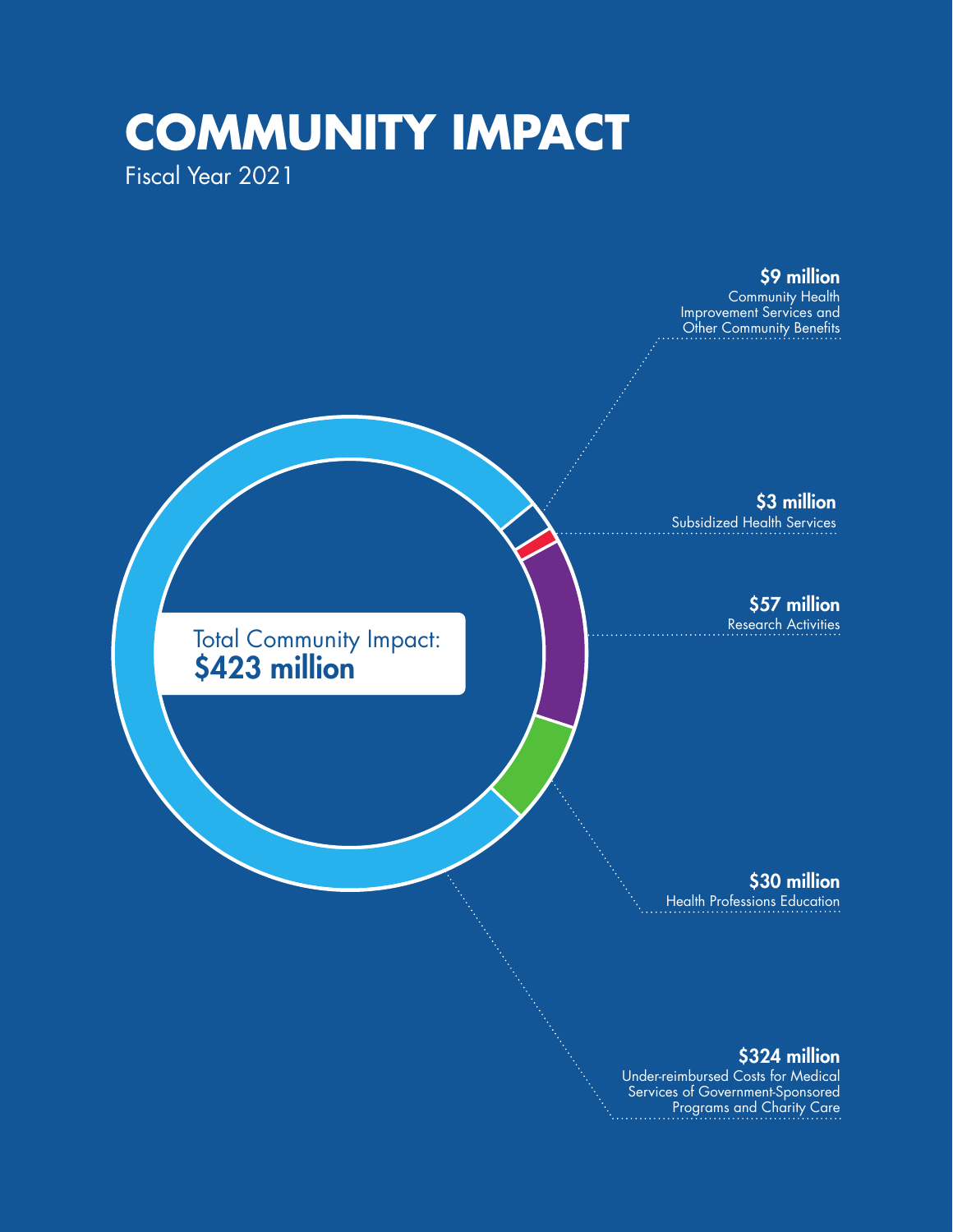

### A Letter From the President and Chief Executive Officer

Pediatric academic medical centers have a rhythm, a cadence that choreographs the steps of expert health professionals to match the complex care needs of children.

This year, every health care organization's rhythm was jarred repeatedly. COVID-19 required a continuous evaluation of safe practices. Operational challenges demanded timely solutions. Supply chains were disrupted. And the traditionally strong demand for pediatric patient care diminished greatly, only later to return in fits and starts that trendlines and algorithms could not anticipate.

It's a credit to the incredibly impressive Children's Hospital Los Angeles team that, two years after the first case of COVID-19 arrived in California, our world-class practices have evolved and even been enhanced by the new rhythms of the pandemic. We can credit our mission and values for the focus that kept our efforts coordinated. We used our mission as our north star—to give us a foothold as new rhythms emerged day after day, week after week, month after month. We led through transformation. We demonstrated hope and compassion. We were careful stewards of lives and resources. We served with great care. We did our best—together.

Annual reports have a timing dictated by a calendar. In a typical year, it can create a cadence that may feel routine. But for me, this year's Annual Report spotlights the vibrant legacy of Children's Hospital Los Angeles. That legacy is built on a foundation that has survived the daunting disruptions of this year and is one that will live on—providing world-class clinical care to all, developing new treatments and cures for childhood diseases through scientific discoveries and training the physicians, nurses and health care professionals of the future.

My heart swells with pride when I think of the immeasurable resilience demonstrated by the Children's Hospital Los Angeles team. Despite overwhelming challenges, together, we have addressed the needs of hundreds of thousands of children, their families and the community we serve. I hope your heart finds a similar rhythm in the pages ahead.

Thank you for trusting us to continue to advance and fulfill our mission of creating hope and building healthier futures for children, and their families.

Warmest regards,

Royal Vincen

PAUL S. VIVIANO President and Chief Executive Officer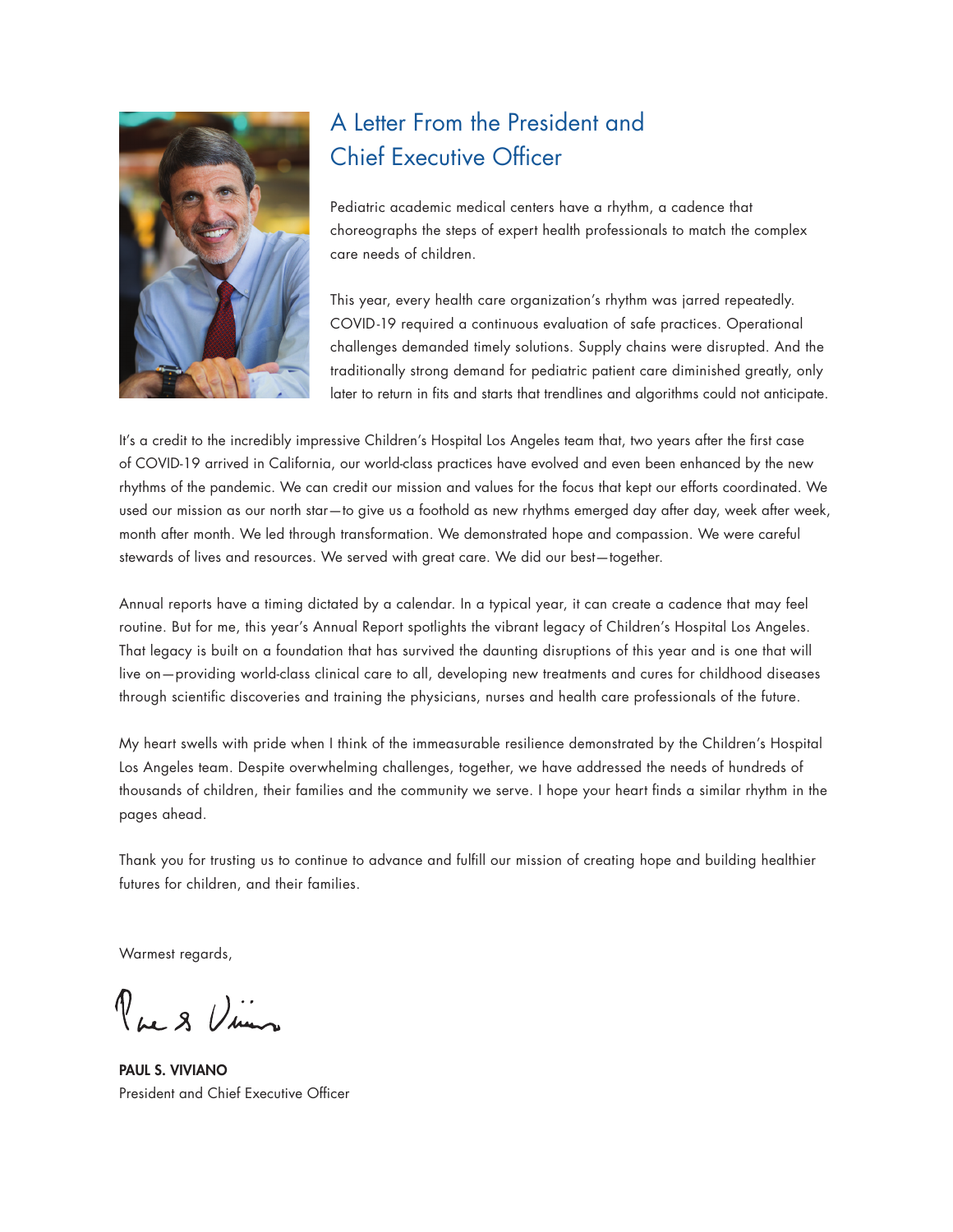## **ZONES OF IMPACT**



#### PATIENT CARE

On Oct. 20, 2020, 1-yearold Jacob Cooper became the 400<sup>th</sup> pediatric liver transplant patient at Children's Hospital Los Angeles. The procedure

represented a major milestone that few hospitals in the country can match. The Liver and Intestinal Transplant Program at CHLA began in 1998 and now performs 25 to 30 liver transplants each year. The hospital performed the most pediatric liver transplants in California in 2021, with survival rates exceeding national averages. Jacob's transplant liver came from a living donor, who traveled to L.A. from Ohio to make the donation. About one-third of CHLA's donated livers come from living donors. Children's Hospital Los Angeles performed 10 living-donor liver transplants in 2021—the second most in the entire nation for pediatric patients.



#### **RESEARCH**

Scientists at Children's Hospital Los Angeles carried out the largest genomic study to date of COVID-19 in children to examine coronavirus

transmission patterns throughout the U.S. since the beginning of the pandemic. The resulting data showed the effectiveness of early measures established to contain the virus. Researchers began work shortly before the virus had reached the U.S., sensing a pandemic was imminent. That foresight to gather genomic information on the virus helped scientists and public health officials develop strategies to limit the spread of COVID-19 during subsequent surges of the disease. Data like these give the scientific community better tools to understand the virus, which is critical to controlling it.



#### **EDUCATION**

In mid-2020, a CHLA campaign encouraging parents and caregivers to seek care announced "Your Child's Health is Essential." The campaign

emphasized the importance of maintaining children's health during the pandemic, reassuring families with information about safety measures taken by Children's Hospital Los Angeles during appointments and medical care. Working with traditional media outlets and social media channels, the message was delivered in English and Spanish to parents across Southern California. The effort to get the word out through local news channels led to CHLA stories being seen more than 30 million times. Social media efforts included an Instagram post on the importance of vaccines that drew more than 22,000 views. Response to posts on the CHLA blog also showed that families heard the message. A story that addressed when to report your child's fever to your doctor saw a 200% surge in online traffic in 2021.



#### COMMUNITY IMPACT

In addition to providing the COVID-19 vaccine at the hospital's Sunset Boulevard campus, nurses and health care providers at CHLA administered

nearly 10,000 doses in underserved communities around Los Angeles. For example, after learning that early childhood educators in Palmdale had to drive to Magic Mountain to get vaccinated, the team set up a one-day clinic at a Palmdale recreation center. Children's Hospital also partnered with the Drew Child Development Corp. and Charles R. Drew University to organize four clinics at Macedonia Baptist Church in the Watts area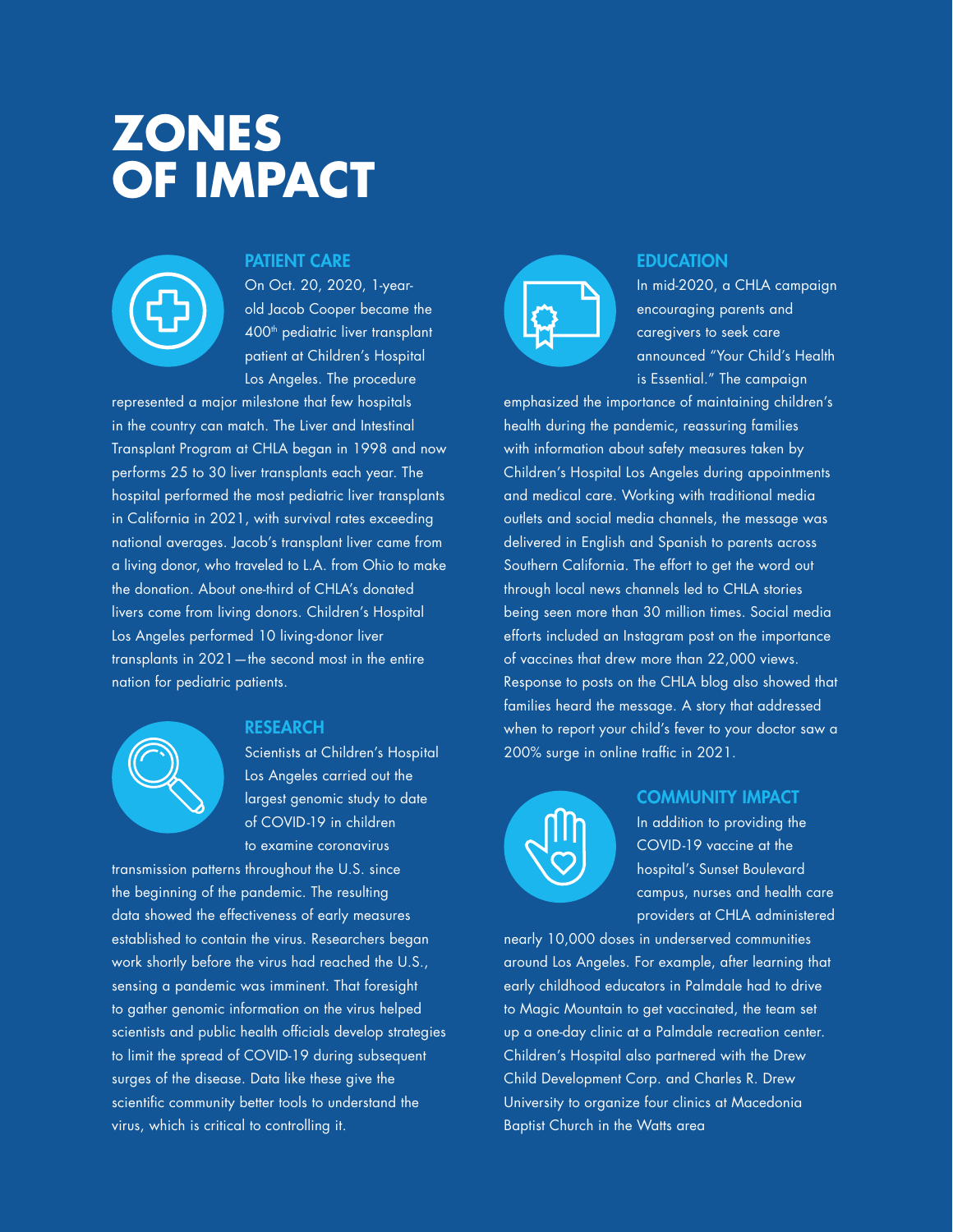of South Los Angeles. Along with reaching out to residents struggling for access to the vaccine, clinics also targeted early childhood educators at day care centers and preschools, who had been left out of school districts' efforts to vaccinate teachers.



#### **GROWTH**

Children's Hospital Los Angeles opened the Neurological Institute Outpatient Center, a bright, family-friendly space that brings together experts in

nearly 20 subspecialties from the hospital's nationally ranked neurology and neurosurgery programs. These specialists care for kids with neuromuscular disorders, craniofacial disorders, brain tumors, epilepsy, injuries that affect the central nervous system and more. They also partner with experts in nursing, rehabilitation, psychology, diet therapy, social work and genetic counseling, collaborating to deliver comprehensive neurologic care all in one location. With 34 patient exam rooms, a state-of-the-art electroencephalogram (EEG) lab, a spacious lobby and dedicated playroom, the Neurological Institute Outpatient Center is one of the largest facilities of its kind in the Western U.S. and is dedicated to providing the highest-quality care for children with neurological conditions.



#### **INNOVATION**

The Children's Hospital Los Angeles Innovation Studio leads KidsX, an international consortium of 30 pediatric hospitals dedicated to improving

digital health innovation. The consortium selected 13 startup companies to be part of its inaugural accelerator cohort. KidsX member organizations partner with entrepreneurs who are building digital

products to improve the quality of pediatric health care, pilot the products to validate their clinical efficacy, and enable the scaling of validated solutions to hospitals across the country. Though pediatric patients make up 20% of the national patient population, children's health care is often overlooked as an environment for innovation. By collaborating with the world-class children's hospitals in the KidsX network, companies can bring new digital health tools to patient families faster than ever before.



#### **PHILANTHROPY**

The generosity of CHLA's philanthropic community has remained strong despite the pandemic. For example, an anonymous donor provided a

landmark \$25 million gift to Children's Hospital Los Angeles to support the behavioral health needs of CHLA patients. This donation came at an especially critical time, as the COVID-19 pandemic has affected the mental health of children in the U.S. and around the world. Pediatric specialists are seeing increases in anxiety and depression as a direct consequence of social isolation and loss of routine caused by the pandemic, as well as the effects of COVID-19-related parental physical, emotional and economic distress. This gift, and numerous others, help CHLA provide access to behavioral health services for all patients who need them.